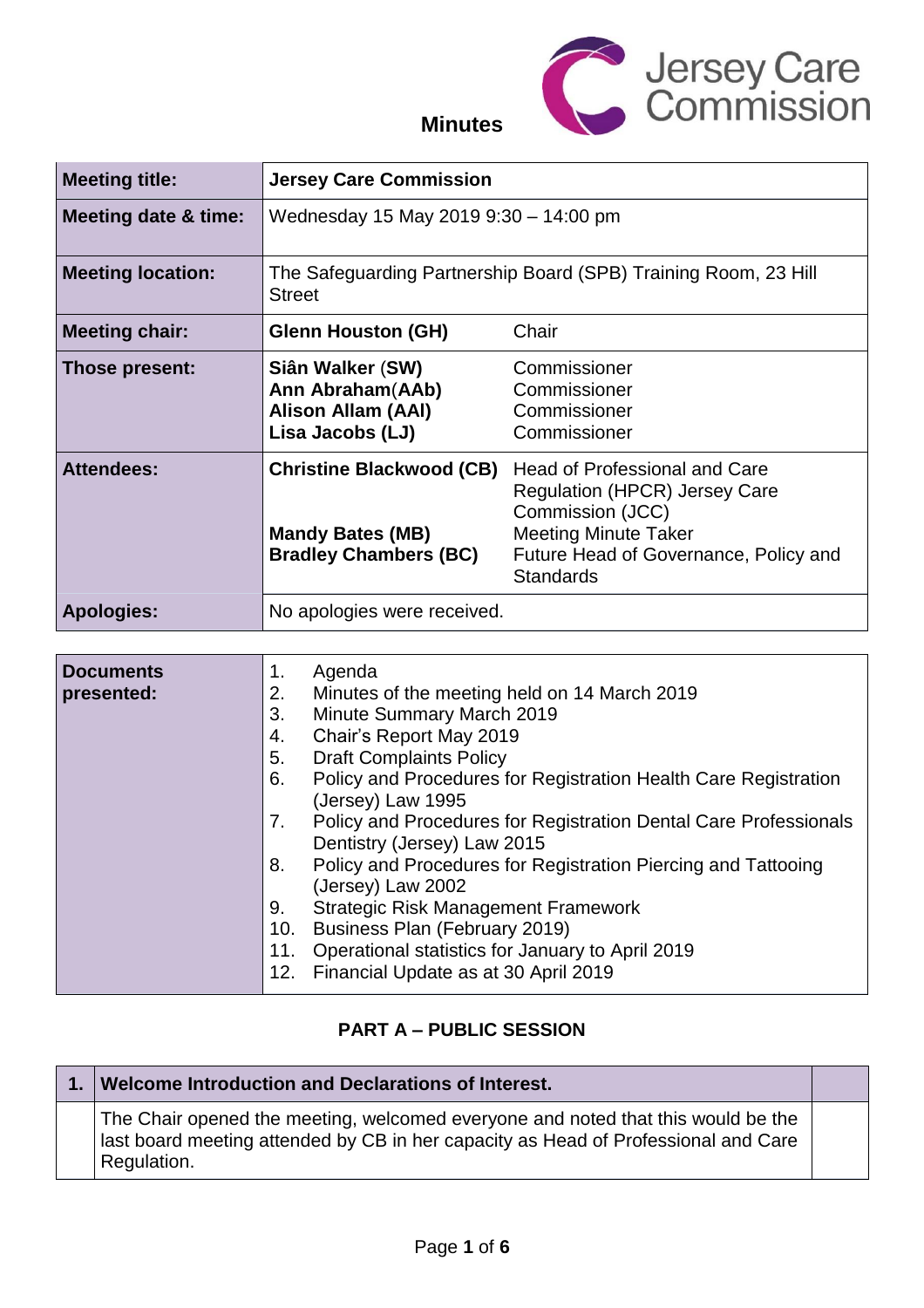The Chair asked whether there were any declarations of interest with the Agenda – none were raised.

AAb advised the Board for the Register of Interests that she would end her role with the Picker Institute at the end of June.

SW advised for the register of interests that she is now an independent consultant completing various contracts with Lewisham Safeguarding Adults Board from July 2019, and for Suffolk County Safeguarding Adults Board from May 2019 to December 2019, and had ceased being the Chair of Kingston Safeguarding Board with effect from 30 April 2019.

| 2. | Minutes of last meeting, Matters Arising and review of Actions                                                                                                                                                                                                                                                                                                                                                                                                                                                                                                                                                                                  |           |
|----|-------------------------------------------------------------------------------------------------------------------------------------------------------------------------------------------------------------------------------------------------------------------------------------------------------------------------------------------------------------------------------------------------------------------------------------------------------------------------------------------------------------------------------------------------------------------------------------------------------------------------------------------------|-----------|
|    | The minutes of the meetings of 14 March (document 2) were agreed as an accurate<br>record, with the following amendments:<br>The numbering be corrected, as there is no number 15.<br>$\bullet$<br>Item 6 be amended to remove the final four words.<br>$\bullet$<br>Item 8 be amended to replace the words 'registered services' with 'regulated<br>$\bullet$<br>activity' throughout.<br>Item 14 be amended to replace 'LJ suggested' with 'AAI suggested'                                                                                                                                                                                    | <b>MB</b> |
|    | SW proposed acceptance of the amended minutes, which was seconded by LJ. The<br>amended minutes to be circulated.                                                                                                                                                                                                                                                                                                                                                                                                                                                                                                                               |           |
|    | <b>Review of Actions:</b><br>Actions 1, 3 and 4 are now 'business as usual' so can be removed.<br>$\bullet$<br>• Action 2, remove the bullet point 'registration of providers and managers' as<br>this action is complete.<br>Action 5, remove the reference to 'Governance Policy and Standards Officer'<br>as this action is complete.<br>Action 8, remove, as this will be 'business as usual' in the Chief Inspector's<br>$\bullet$<br>report to the Board<br>Remaining and new actions should be numbered in the format: cardinal<br>$\bullet$<br>number of each action/ordinal number for the month of the meeting it was<br>agreed/year. |           |
|    | <b>Matters Arising:</b><br>It was agreed that the board minutes would be published on the website from<br>the March meeting onward.<br>The summary of the March minutes (document 3) was discussed, and agreed<br>$\bullet$<br>by the meeting, with amendments agreed as follows:<br>Item 4, include Policy Principle's job title<br>$\mathsf{O}$<br>o Item 5, change to 'Government' of Jersey<br>o Item 6, correct the misspelling of 'Luisa'<br>Item 8, include the full title of the 'Regulation of Care (Jersey) Law<br>$\mathsf{o}$<br>2014, before the abbreviation                                                                      | <b>MB</b> |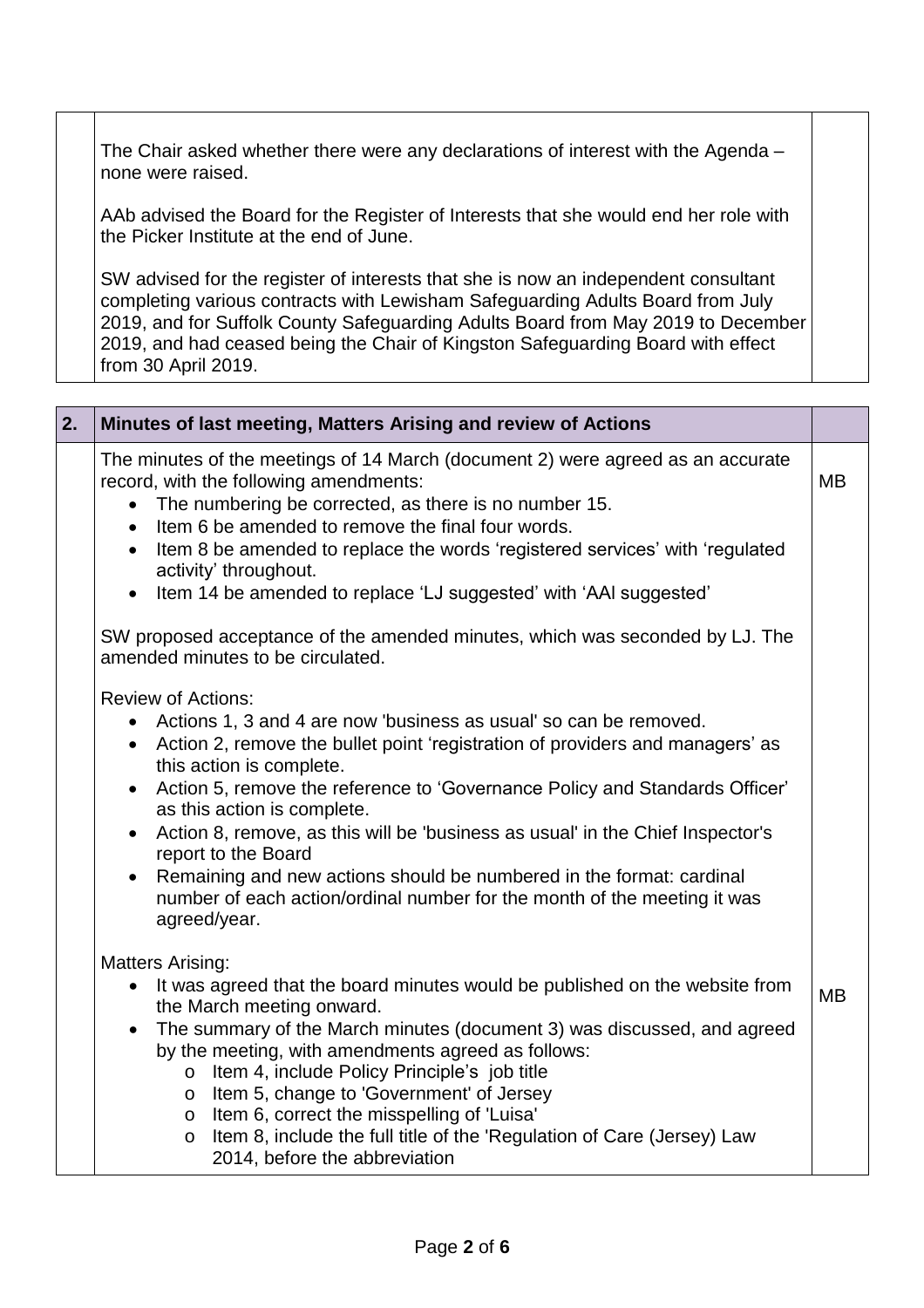- o Item 9, remove the second paragraph
- It was agreed that once the Head of Governance, Policy and Standards is in post he will prepare the summaries of minutes.
- It was agreed that when the Head of Governance, Policy and Standards is in post he will develop a 'house style' and set up a comprehensive documents management system for all documents relating to the Commission (Action 01/03/19).

| 3. | <b>Chair's Report</b>                                                                                                                                                                                                                                  |  |
|----|--------------------------------------------------------------------------------------------------------------------------------------------------------------------------------------------------------------------------------------------------------|--|
|    | The Chair briefly covered the items detailed in his report (document 4), and advised<br>that:                                                                                                                                                          |  |
|    | • He had met with Deborah McMillan, the Children's Commissioner (DMcM) on<br>14 March, who has supplied a draft Memorandum of Understanding (MOU),<br>for consideration by the Care Commission.                                                        |  |
|    | • He, together with the HPCR, had met with representatives of the Childrens'<br><b>Service Scrutiny Panel</b>                                                                                                                                          |  |
|    | • He, together with the HPCR, had met with Rachel Williams (RW), Director,<br>Strategic Policy, Performance and Population (SPPP) on 13 May. The<br>Commission will need to prepare a report on the first six months of the year                       |  |
|    | (2019), which the Head of Governance, Policy and Standards will present at<br>the July meeting (Action 02/03/19).                                                                                                                                      |  |
|    | • The Chair asked Commissioners to give some thought to the format and<br>structure of the proposed October workshop, and an outline programme will be<br>sent to Commissioners in advance. MB was asked to request all the staff to<br>hold the date. |  |

| 4. | <b>Head of Professional and Care Regulation's Update</b>                                                                                                                                                                                                                                                                                                                                                                                                                                                                                                                                                                                                                                                                                                                                                                                                                                                                                                                                                                                                                                                                                                                                                                                                                     |  |
|----|------------------------------------------------------------------------------------------------------------------------------------------------------------------------------------------------------------------------------------------------------------------------------------------------------------------------------------------------------------------------------------------------------------------------------------------------------------------------------------------------------------------------------------------------------------------------------------------------------------------------------------------------------------------------------------------------------------------------------------------------------------------------------------------------------------------------------------------------------------------------------------------------------------------------------------------------------------------------------------------------------------------------------------------------------------------------------------------------------------------------------------------------------------------------------------------------------------------------------------------------------------------------------|--|
|    | The Head of Professional and Care Regulation advised that:<br>• In readiness for the new Chief Inspector, CB has made comments on the draft<br>MOU with the Children's Commissioner.<br>• The creation of an online application process for professional registration is<br>nearing completion, with testing to commence shortly. The Head of<br>Governance, Policy and Standards will accompany CB to the next project<br>board meeting on 17 May and will take this work forward.<br>• Services new to regulation are approaching the department for information<br>about registration.<br>• There have been 3 applications made so far from new to regulation services<br>covered by the Regulation of Care Law (RoCL). It is anticipated that the<br>majority of responses will be received in June as services new to regulation<br>are required to register by 30 June, which will impact on workload, and should<br>be reflected in the risk register.<br>• Services currently registered are required to provide the same information as<br>new services; 75% have submitted at least partial information.<br>• It's been confirmed that it is lawful for the Commission to request that services<br>use a standard template to prepare their statements of purpose. |  |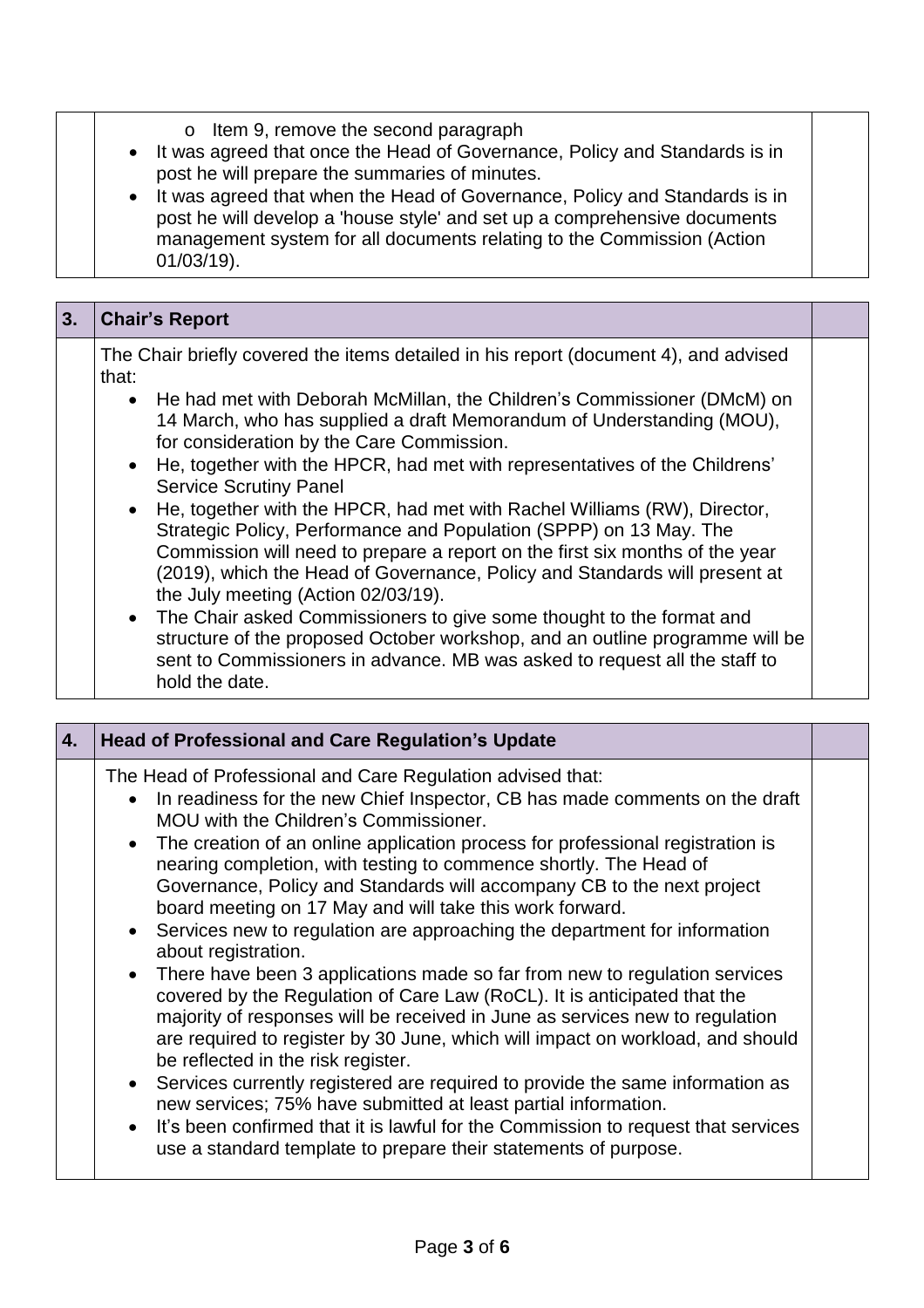| • The Quality Assurance post secondment had been extended to the end of<br>August, thereafter this post will be converted into a permanent Regulation<br>Officer post and will need to be advertised.                                                                                                                                                                                                                                      |    |
|--------------------------------------------------------------------------------------------------------------------------------------------------------------------------------------------------------------------------------------------------------------------------------------------------------------------------------------------------------------------------------------------------------------------------------------------|----|
| CB presented the operational statistics (document 11) showing that there had been<br>50 pre-registration visits to support providers to develop their statements of purpose<br>and to advise on the new regulatory framework and standards. SW wished the<br>meeting to record that the Commissioners are pleased to see that facilitative work is<br>being done with services new to regulation, to help them prepare for the transition. |    |
| CB presented the financial update as at 30 April 2019 (document 12), and explained<br>the risks identified with the financial accountant. Commissioners noted the<br>uncertainty in the income for 2019 and that this had been flagged to the sponsor<br>department. GH indicated that he would write formally to Tom Walker, Director<br>General of SPPP, in respect of any emerging financial risks, should this be<br>necessary.        | GH |
| The meeting agreed that budget profiling for 2020 was important, once the level of<br>fee income from new applications was known. CB advised that the Commission's<br>income may also be affected by the review of the fee structure for professional<br>registration, currently being conducted by SPPP. It was agreed to review the income<br>position again in July.                                                                    |    |

| 5. | <b>Strategic Risk Management Framework</b>                                                                                                                                                                                                                                                                                                                                                                                                                                                                                                                                                                |  |
|----|-----------------------------------------------------------------------------------------------------------------------------------------------------------------------------------------------------------------------------------------------------------------------------------------------------------------------------------------------------------------------------------------------------------------------------------------------------------------------------------------------------------------------------------------------------------------------------------------------------------|--|
|    | The risk management framework (document 9) was reviewed, and the meeting<br>approved the amendments in Appendix 1, table 3:<br>• risk 1.3 - replace 'scheduled for' by 'held on', and reduce the likelihood rating<br>to 2, which will change the risk rating to 8, amber.<br>• risk $2.2 - add$ 'engagement with drafting the standards' and 'engagement with<br>pre-registration visits'.<br>It was agreed that the operational team should regularly review the strategic risk<br>register, and add any risks that they identify, with the proviso that only the board can<br>remove a strategic risk. |  |

| 6. | <b>Business Plan</b>                                                                                                                                                                                                                                                                                                                                                                                                                                                                                                                                                                                                                                                   |  |
|----|------------------------------------------------------------------------------------------------------------------------------------------------------------------------------------------------------------------------------------------------------------------------------------------------------------------------------------------------------------------------------------------------------------------------------------------------------------------------------------------------------------------------------------------------------------------------------------------------------------------------------------------------------------------------|--|
|    | The business plan, (document 10) was reviewed, and the meeting approved the<br>document, with amendments agreed as follows:<br>p. 3, section 2, after 'stakeholders' replace with 'in all aspects of our work'.<br>p. 3, section 3, replace 'services new to registration' with 'all regulated<br>$\bullet$<br>activities'.<br>p. 3, section 3, change to $(Q4, 2019)$ .<br>$\bullet$<br>p. 4, under the heading 'Public Engagement' change the wording to: 'Provide<br>$\bullet$<br>the public with access to relevant information such as registration guidance,<br>application forms, legislation, regulation and standards and inspection reports.<br>(Q4, 2019)'. |  |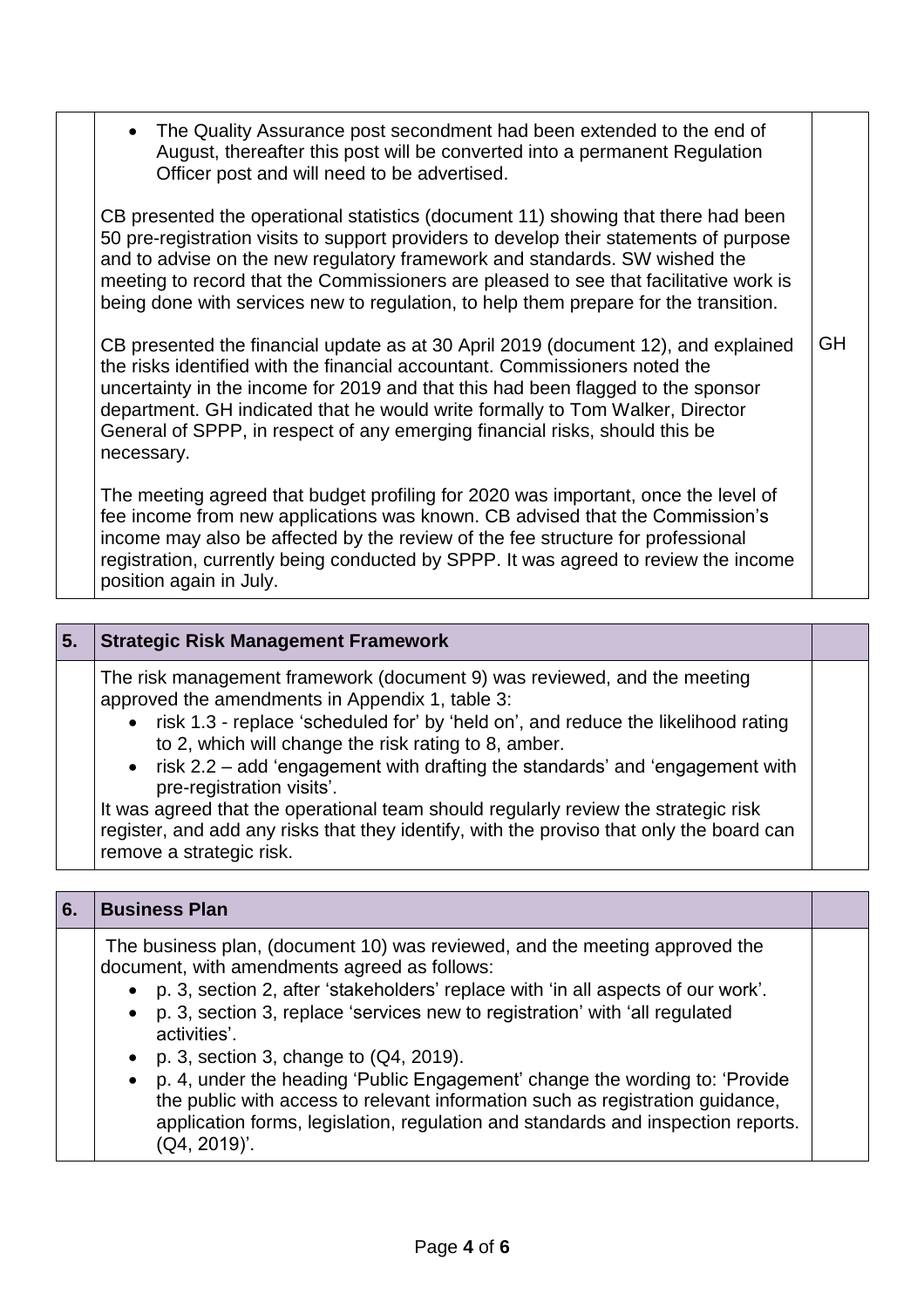p. 4, under the heading 'Professional Registration' change the word 'Establish' to 'Maintain', and the year to 2019. p. 5, under the heading 'Collaborative working' change the word 'Establish' to 'Maintain and develop'. p. 5, under the heading 'Leadership and Delivery' o delete the words 'incumbent' and 'following her retirement'. o change 'a' to 'and'. o change 'Establish' to 'Maintain and develop'.

| 7. | <b>Complaints policy and procedure</b>                                                                                                                                                                                                                                                                                                                                                                                           |  |
|----|----------------------------------------------------------------------------------------------------------------------------------------------------------------------------------------------------------------------------------------------------------------------------------------------------------------------------------------------------------------------------------------------------------------------------------|--|
|    | The Drafts Complaints Policy (document 5) was presented by AAb. The Chair<br>thanked AAb for the work in reviewing earlier versions. The meeting confirmed that<br>the policy did not cover complaints about the activities of registered providers. The<br>meeting also confirmed that information about complaints would be published in the<br>Commission's Annual Report, including information about outcomes and learning. |  |
|    | After further discussion the meeting approved the document subject to the following<br>amendments:                                                                                                                                                                                                                                                                                                                               |  |
|    | • Section 3, to add guidance on who can make a complaint on behalf of a child,<br>someone who has died or someone who has physical or mental incapacity<br>where there are best interests considerations.<br>• Section 4, to add guidance on complaints from people whose first language is<br>not English.                                                                                                                      |  |

AAb agreed to amend the document accordingly.

| l 8. | <b>Registration Policies and Procedures</b>                                                                                                                                                                  |    |
|------|--------------------------------------------------------------------------------------------------------------------------------------------------------------------------------------------------------------|----|
|      | The registration policies and procedures (documents 6, 7 and 8) were reviewed, and<br>the meeting approved the documents subject to proof reading, and any typographical<br>or grammatical errors corrected. | BC |

| <b>Any Other Business</b>                                                                                                                                                                                                         |    |
|-----------------------------------------------------------------------------------------------------------------------------------------------------------------------------------------------------------------------------------|----|
| • Commissioners requested that an update on the new legislation relating to the<br>role and function of the Children's Commissioner be uploaded to Egress for<br>noting.                                                          | СB |
| • AAI advised that she is not now free on 13 November, and asked if an<br>alternative date can be found. MB to circulate dates to Commissioners.<br>• 2020 Board meeting dates need to be agreed, MB to circulate potential dates | MB |
| to Commissioners.                                                                                                                                                                                                                 | MR |

| 10. Dates of Next Meeting and forward look                            |  |
|-----------------------------------------------------------------------|--|
| The Forward Look to be amended to reflect the Commission's decisions. |  |